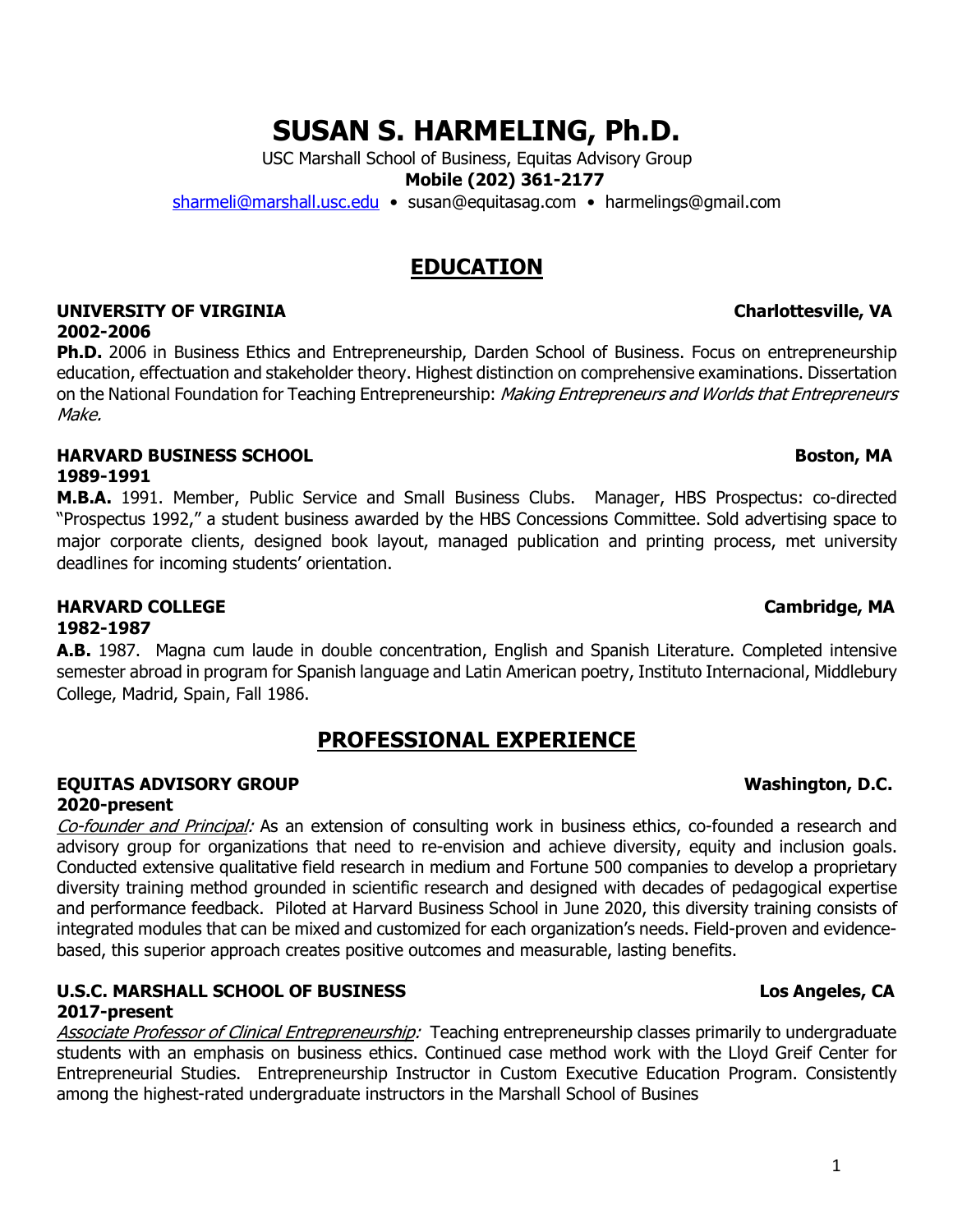## **HARVARD BUSINESS PUBLISHING Boston, MA 2013-2017**

Facilitator: Chosen as one of only three non-HBS faculty to lead seminars on the Harvard Business School case method. Seminars offered for both American and international faculty and taught exclusively by the case method cover all aspects of participant-centered learning. Author in online forum, The Teaching Post, a community of Educators interested in learning about the case method: http://teachingpost.hbsp.harvard.edu/

## **HOWARD UNIVERSITY SCHOOL OF BUSINESS Washington, D.C. 2006-2017**

Tenured Associate Professor: Professorship in entrepreneurship. Core course coordinator for entrepreneurship, responsible for designing course-wide learning goals and course-wide final project. Class based on Harvard Business School case method. Highest teaching evaluation ratings in the school, spring 2013: ranked #1 in a faculty of 57 full-time professors. Teaching evaluation ratings consistently in the top 10% of all faculty. Case instructor in MBA Orientation Program. Chosen to be a faculty mentor in the FRieND Program which pairs master teachers with faculty in need of assistance. Significant research and publishing record in both entrepreneurship and business ethics. Member of university-wide Council of Research Officers.

### **INTERNATIONAL CASE METHOD INSTITUTE WASHINGTON, D.C. 2006-present**

Founder and President: Founded boutique consulting firm whose mission is to develop and improve international business curricula based on the case study method of instruction. ICMI offers a wide range of educational services such as case research and development, faculty training, tailored case workshops and private instructional seminars. Clients include commercial firms, international organizations and institutions of higher learning. Recent engagements include facilitation of the AY4 Training Program at Deloitte Touch, an 8-case series on Lending and the Cost of Funding with seminars on case teaching for the International Finance Corporation, a 12-case series for the *Doing Business Project* of the International Finance Corporation, a training seminar for the Microinsurance Innovation Facility in Geneva and a Course on the case method for the World Bank in Kampala, Uganda. Other recent projects include: a two-day case method seminar with Booz-Allen Hamilton in Washington D.C., a joint case project with the University of Twente, the Netherlands and Harvard Business School and a keynote speech and case session for the Broad Integrative Fellows Program at Michigan State University. www.casemethodinstitute.com

### **INDEPENDENT CONSULTING WASHING WASHING WASHING WASHING WASHING WASHING WASHING WASHING WASHING WASHING WASHING WASHING WASHING WASHING WASHING WASHING WASHING WASHING WASHING WASHING WASHING WASHING WASHING WASHING WASHIN 1997-2006**

International Finance Corporation/World Bank Case Development and Training, Washington D.C. - Wrote twelve cases for the *Doing Business* Report of the IFC, a project which provides information to investors on the ease of doing business in 160 countries. Also taught a series of case seminars to IFC staff on how to teach case studies 11/06-8/07. Wrote case study on "San Lel', a Vietnamese furniture company, and accompanying technical note on the global furniture industry and market characteristics of the furniture industry in Vietnam, 6/05. Case and technical note used in a pilot one-week training course for IFC's field-based technical assistance staff, Ho Chi Minh City, 7/05. Developed and wrote case study on the Azito Power Plant Project in Cote d'Ivoire, presented in Beijing for IFC business development field officers, 1/06. Developed and wrote case study on the process of simplification in municipal business operations in "*Molonia,"* a fictional composite of various IFC/World Bank simplification projects. Presented in Lima, Peru to IFC facility staff, 3/06. Wrote case study on the successful Egypt Population Project for a training seminar in the World Bank, summer 2006. Researched and wrote two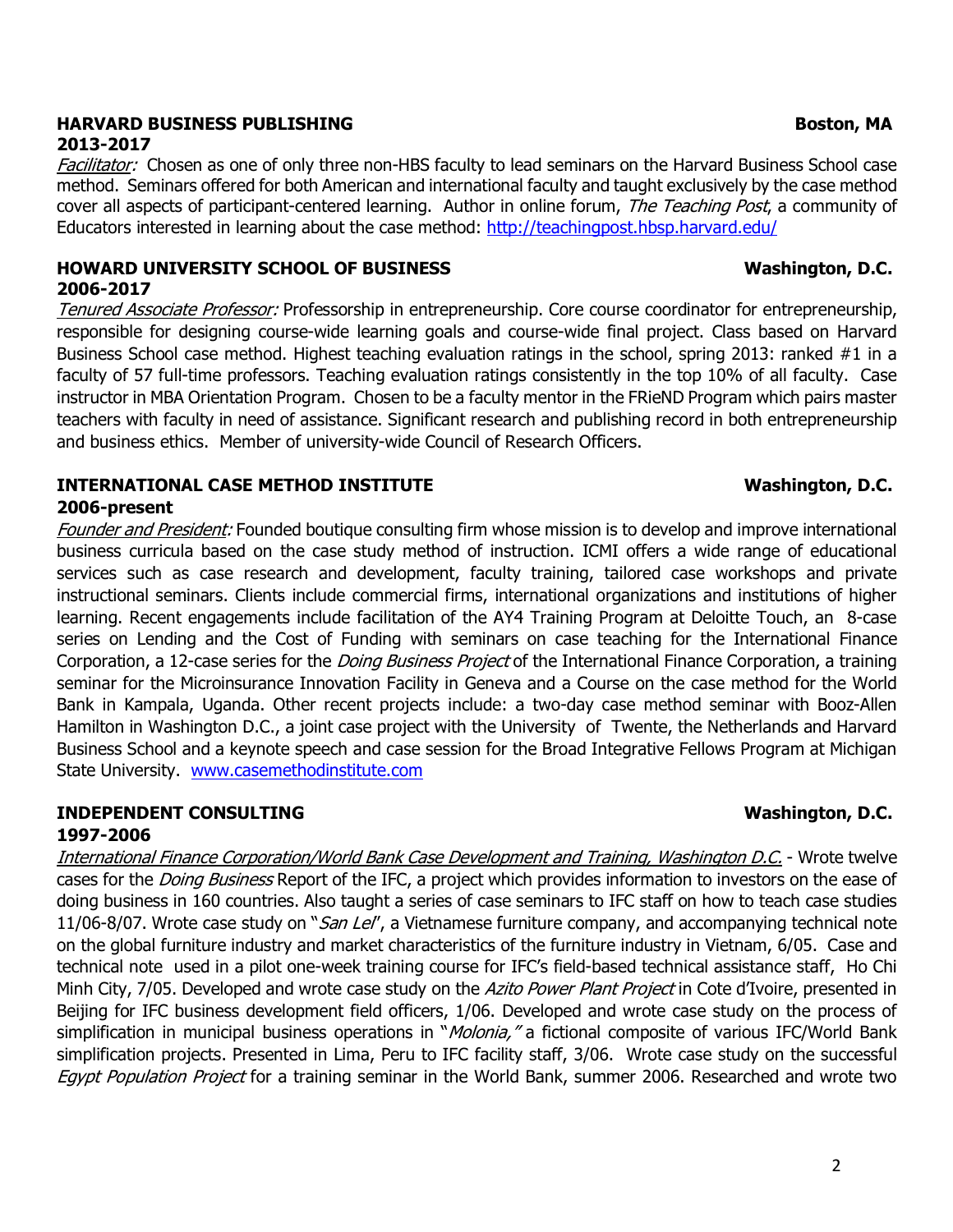health care cases: Managed Care for Developing Countries, and Reproductive Health Sector Reform, Egypt and Brazil. Currently working on an 8-case series for the IFC's Treasury Department.

International Finance Corporation, Washington D.C. - Co-taught a week-long seminar to African Boards of Directors organized by the Center for Private Enterprise and the Global Corporate Governance Forum. Sessions include two case study discussions, a live case creation exercise and a guided role play, 7/06.

International Finance Corporation, Lagos, Nigeria - Taught original course on the case study method at the Lagos Business School (LBS), Lagos Nigeria, 11/04, 2/05. Worked with five core faculty members to develop their case research, development, writing and teaching skills. Gave presentation on innovation and opportunity to the Executive MBA group and co-produced a CD on interviewing and the case method featuring a Nigerian entrepreneur. On-going review of case studies and course development materials produced by LBS faculty.

Management Center Innsbruck. Austria - Visiting Lecturer, Consulting and Coaching course for students in the Graduate Health Management program, and course on Case Method of Instruction for faculty, 11/09. Guest Lecture on Merck and the Pharmaceutical Industry for Health Management Program, 2/09.

Microfinance Management Institute/CGAP/The World Bank - Conducted videoconference to Bangalore India, Manila, Philippines, and San Jose Costa Rica on the case study method and the development of quality teaching materials as part of a joint project on microfinance education, 10/04. On-going review of case studies and course development materials produced by member institutions. Short course on case development planned for MFMI Fellows, Johannesburg, South Africa, 9/05.

Batten Institute for Entrepreneurship, Darden School of Management - Researched and wrote case study on the Graduate Program for Entrepreneurship at the University of Osijek, developed two educational CD's for Batten's Perspectives on Entrepreneurship series, interviewed leading academics and practitioners in the field, 2003- 2004.

Central European University, Budapest, Hungary - Taught course on the case study method to MBA students and faculty, presented 2003 working paper: Ethical Innovation: An Instrumental Stakeholder Framework, 10/03.

Andrija Stampar School of Public Health, Zagreb, Croatia - Designed and taught course on all aspects of the case study method for Graduate Program on Leadership and Health Management for public health professionals, 2/02.

Open Society Institute, Osijek, Croatia - Designed one-week case training course for the Graduate Program in Entrepreneurship at the University of Osijek, Croatia. Course, funded by OSI and taught in 9/01 and 3/02, focused on case research, writing and teaching for both graduate students and faculty.

H\*Works, Advisory Board Company - Developed practices, case studies and research materials for the Health Care Advisory Board and H\*Works, the Company's new hospital consulting division.

McKinsey and Company - Researched and wrote a four-case series on three managers at the Bank of Montreal for McKinsey's corporate training program.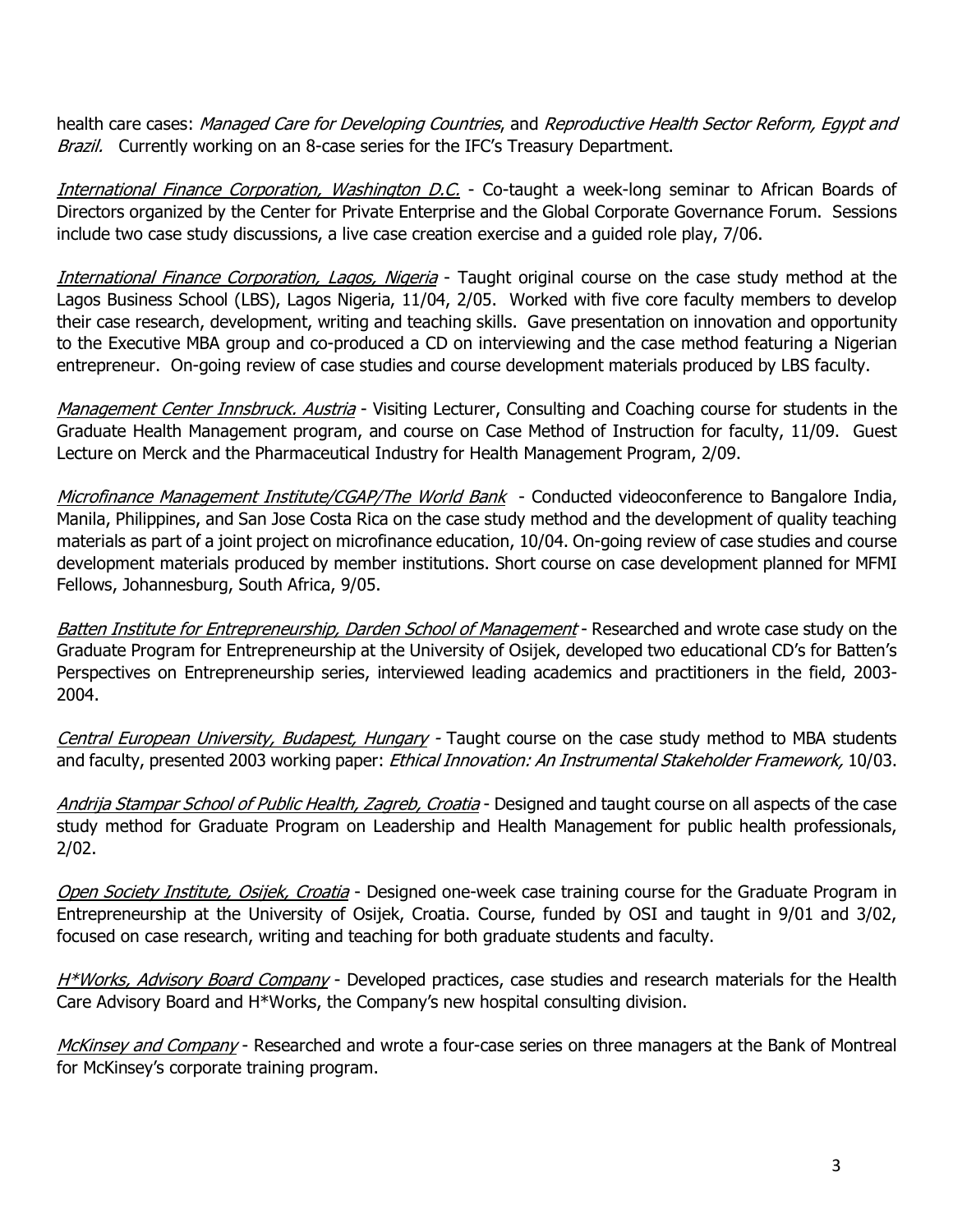George Washington University School of Public Health - Visiting Lecturer, Business Ethics and the Pharmaceutical Industry: Merck and River Blindness, 10/04.

## **HARVARD BUSINESS SCHOOL Boston, MA 1987- 2000**

Lead Case Writer, Committee of 200 Project: Served as main case writer for the Committee of 200 Project at Harvard Business School. The Project's focus was on developing cases with female protagonists for the HBS curriculum. Wrote 14 cases and 5 teaching notes on businesses owned and/or managed by women, including E\*Trade and Weight Watchers.

Case Writer: Developed, researched and wrote over 20 case studies for MBA courses in International Management, Entrepreneurial Management and Accounting, and Executive Programs, including Managing Global Opportunities (MGO), Mexico City, 1993. Case subjects included Eli Lilly, Mexico, SC Johnson Europe and search firm Egon Zehnder International.

## THE ADVISORY BOARD COMPANY **WASHINGTON COMPANY Washington, D.C. 1993-1997**

Senior Consultant: Managed, researched and co-wrote 1995 and 1996 presentation studies on U.S. health care. Emerging from Shadow addressed renewed strength of the health care provider relative to HMO's; Medicare Strategy covered the retail nature of senior care.

## **CULTURAL SURVIVAL ENTERPRISES Cambridge, MA 1991-1993**

Native American Program Director: Initiated and developed production and marketing program for Native American tribes in the U.S. and Canada. Developed business plans, marketing materials and financial statements for tribal enterprises. Marketed products to corporations and alternative trade organizations (ATO's) including The Nature Company and The Body Shop.

# **PROFESSIONAL PUBLICATIONS**

Olive, Tomas Antoni and Harmeling, Susan S. (2019) "The Effectual Creation of Cubism by Picasso and Braque (1908-1914)" Journal of Small Business Economics, Special Issue on Effectuation, 54:3, 819-842.

Harmeling, Susan S. and Sarasvathy, S.D. (2013) "When Contingency is a Resource: Educating Entrepreneurs in the Balkans, the Bronx and Beyond" Entrepreneurship Theory and Practice, 37:4.

Harmeling, Susan S. (2011) "Re-Storying an Entrepreneurial Identity: Education, Experience and Self-Narrative" Education and Training, 8/9: 53.

Meyers, Yuvay J. and Harmeling, Susan S. (2011) "Best Address: The Use of Innovative Marketing in the Real Estate Industry" Journal of Research in Marketing and Entrepreneurship, 31:1, 74-84.

Harmeling, Susan S. (2011) "Contingency as an Entrepreneurial Resource: How Private Obsession Fulfills Public Need" Journal of Business Venturing, 26:3, 293-305.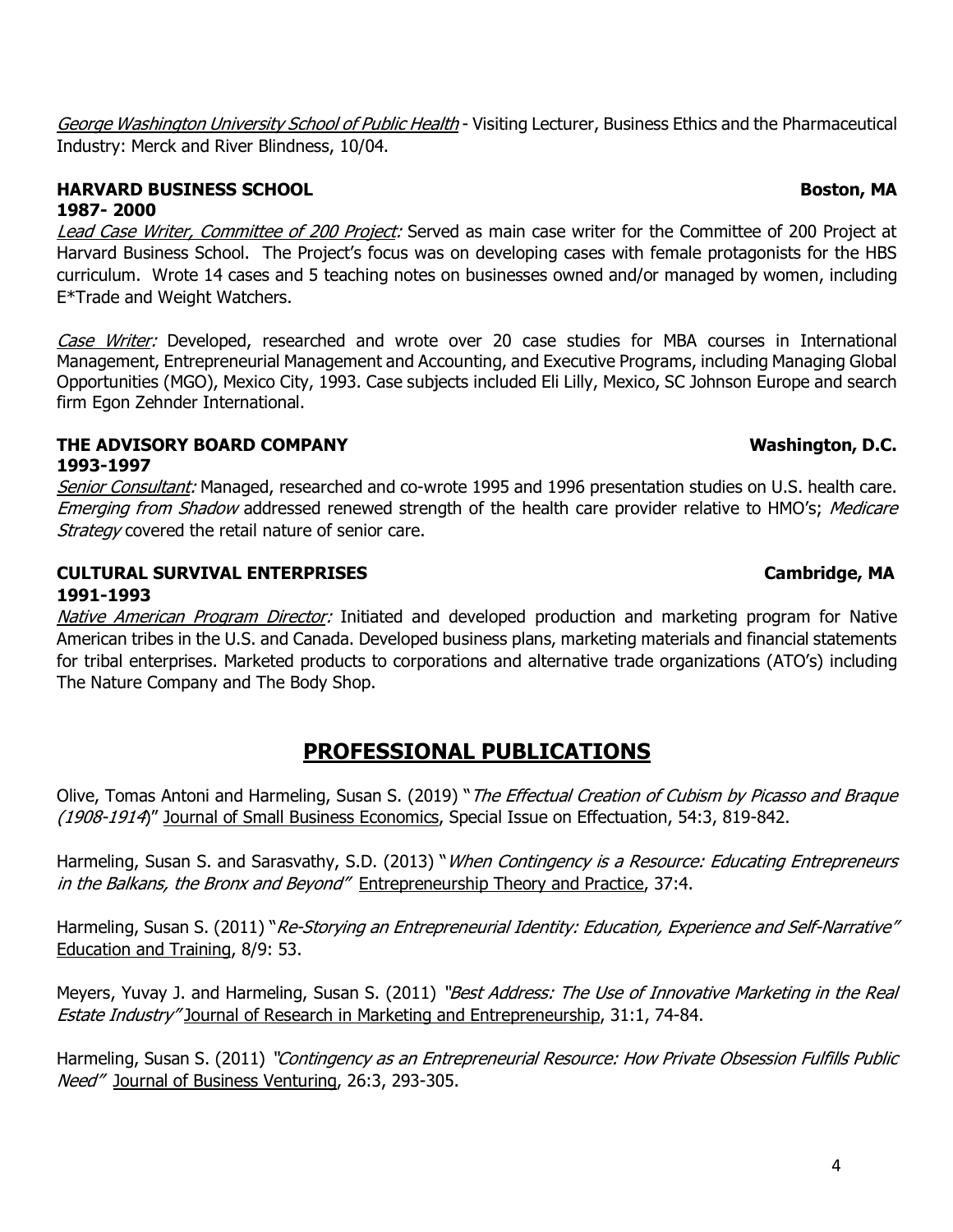Harmeling, Susan S. (2010) "*Entrepreneurship and Human Progress: Contingency as a Resource*" International Journal of Entrepreneurship and Innovation, 11: 3, 181–188.

Harmeling, S., Sarasvathy, S. D., and Freeman, R. E. (2009) "Related Debates in Ethics and Entrepreneurship: Values, Opportunities and Contingency" Journal of Business Ethics, 84:3, 341-365.

Harmeling, Susan S. (2008) "That My Neighbor's Cow Might Live: Effectuation and Entrepreneurship Education in Croatia" International Journal of Entrepreneurship Education. Vol. 6.

Harting, Troy, Harmeling, Susan and Venkataraman, S. (2006) "Innovative Stakeholder Relations: When Ethics Pays (and when it Doesn't)" Co-authored with Dr. Troy Harting and Prof. S. Venkataraman. Business Ethics Quarterly, 16:1, January, 2006.

Stevenson, H.S. and S. Harmeling. (1989) "Entrepreneurial Management's Need for a More Chaotic Theory" The Journal of New Business Venturing, Vol.1.

# **SELECTED CASE STUDIES**

Harmeling, Susan S. Melvin Hines and Upswing, Harvard Business Publishing, Forthcoming 2022.

Harmeling, Susan S. *Swoop Group Transportation*, Harvard Business Publishing, SCG-579. October, 2020.

Harmeling, Susan S. Randy Hetrick and TRX: Protecting Intellectual Property Rights (A) and (B) SCG549-PDF-ENG. January, 2019.

Harmeling, Susan S. *ChekAbuse (A) and (B)* SCG559-PDF-ENG. Harvard Business Publishing, February, 2020.

Henry, Patrick and Harmeling, Susan S. *Wolo (A)* and *(B)* SCG529-PDF-ENG. Lloyd Greif Center, Harvard Business Publishing, November, 2017.

Grossman, Elissa and Harmeling, Susan S. Getting Somewhere by Going Nowhere: Full Psycle (A) and (B). Lloyd Greif Center, Harvard Business Publishing, Fall, 2016.

Harmeling, Susan S. *IFC Treasury Case: Cost of Funding Increase*. International Finance Corporation Treasury Department, Washington D.C., August, 2016.

Hamermesh, Richard, van der Steen, Marianne and Harmeling, Susan S. *Building an Integrated Biopharma* Company: Crucell. (A) 815-085 and (B) 815-086. Harvard Business Publishing, February 13, 2015.

Leonard, Dorothy and Harmeling, Susan S. Assistant Professor Gyan Gupta and the Wet Noodle Class (A): 912-405 and (B) 912-406. Harvard Business Publishing, July 13, 2011, revised December 2015.

Harmeling, Susan S. CO2 Abatement Strategies in Poland. KicInnoenergy SE, Eindhoven, Netherlands, October 2015.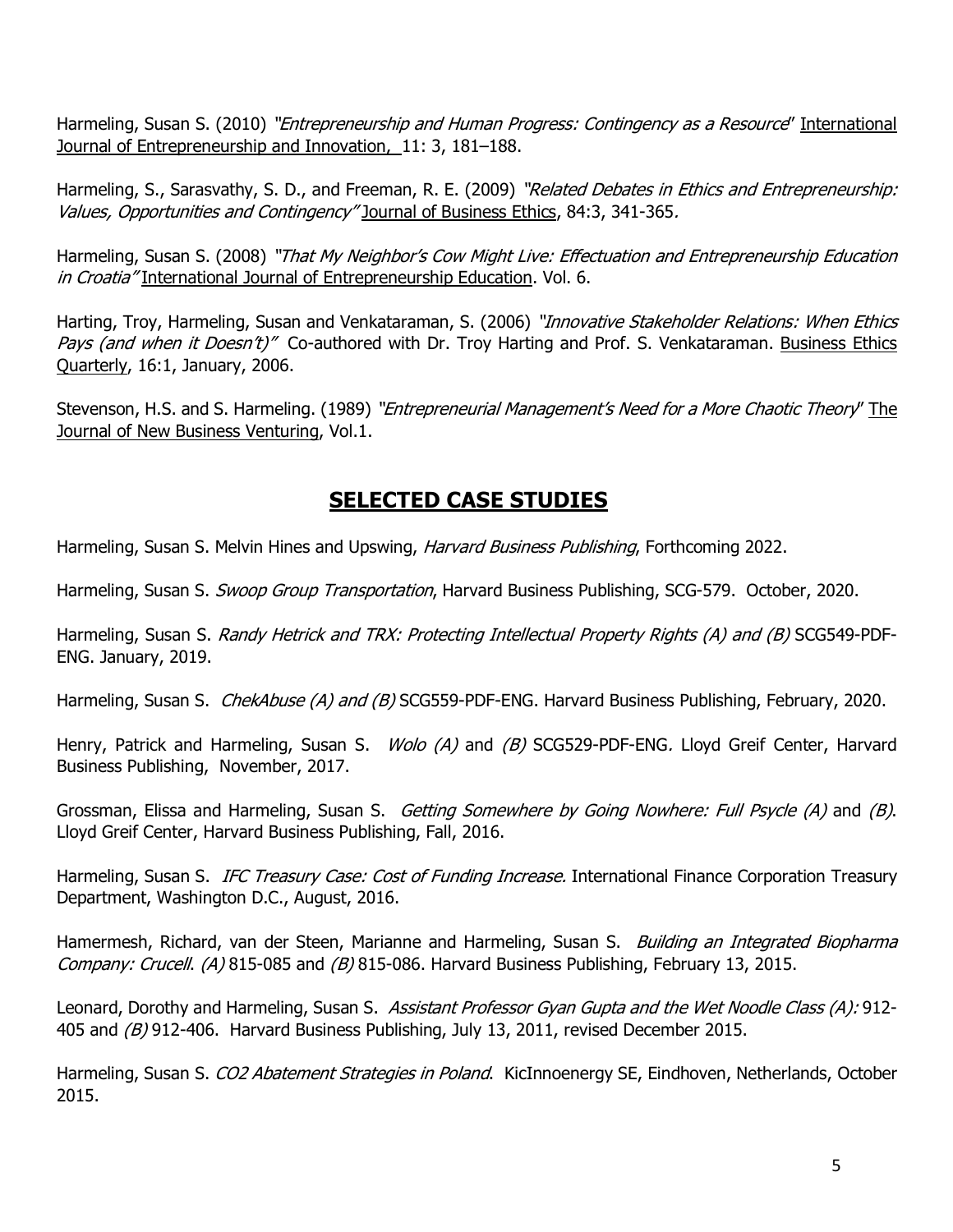# **PROCEEDINGS AND OTHER PUBLICATIONS**

"Entrepreneuring and the Human Enterprise: Where Private Obsession Meets Public Need" Frontiers of Entrepreneurship Research, Vol. 27: Iss. 4, Article 5, 2007. Co-Authored with Troy R. Harting.

"That My Neighbor's Cow Might Live: Effectuation, Entrepreneurship Education and Regional Development in Croatia" Published in Kyro, P. and C. Carrier (eds.) 2005.

"The Dynamics of Learning Entrepreneurship in Cross-Cultural University Context" University of Tampere, Research Center for Vocational Education, Entrepreneurship Series 2/2005, University of Tampere, Finland. Full paper published in the Babson College Entrepreneurship Journal, 2004.

"Fostering Entrepreneurship in Croatia." Batten Briefing, vol. 2, No. 3, Summer 2003.

"Reflections from an Entrepreneurial Pioneer", an Interview with Howard Stevenson of Harvard Business School. Batten Briefing, vol. 2, No. 2, Spring 2003.

Authored dozens of case studies and teaching notes, both for Harvard Business School and for various clients of the International Case Method Institute, a private consulting business (see *Professional Experience* section above).

# **SELECTED PRESENTATIONS AND ACADEMIC PANELS**

"Kidpreneur Day" Co-organizer with WagiLabs and VentureLab. Coached USC entrepreneurship students who moderated and coached young entrepreneurs from around the world, November 11, 2021.

"Community Conversation: Exploring DEI Around the Globe" Moderator of panel sponsored by the USC Marshall Office of Diversity Equity and Inclusion. October 12, 2021

"Business Leadership as a Tool for Social Justice", Panelist at this event sponsored by the Harvard Business School African-American Alumni Association. October 7, 2021.

"From Heroin to Harvard: Lessons on Authentic Leadership: A Conversation with Charles Henderson, Moderator/Interviewer at the Greif Center-sponsored event, April 15, 2021.

Young Presidents Organization Roundtable for the MBA Entrepreneur and Venture Management Club of USC, March 25, 2021, Emcee of the Event with prominent entrepreneurs and businesspeople from the Orange County Region of YPO.

"Do You Have to Choose? Ethics with Success on the Job" Panelist (business ethics expert) along with Ron Sugar, former CEO of Northrup Grumman and Chair of the Board of Uber, and Jerry Neely, Entrepreneur and Founder of USC's Neely Center for Ethical Leadership and Decision Making, February 10, 2021.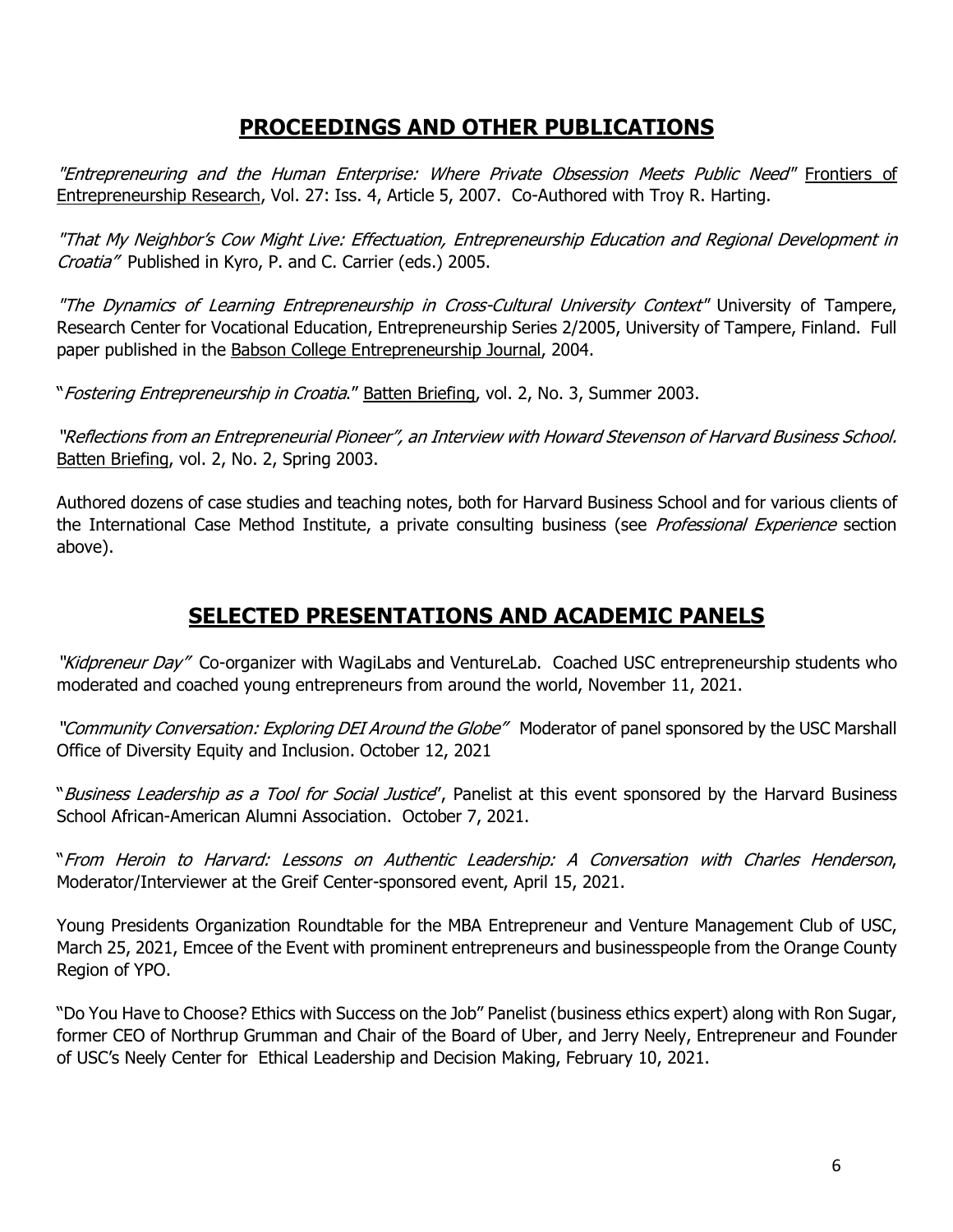"Entrepreneurship Across the Curriculum". Seminar on Teaching Entrepreneurship, University of Baltimore School of Business, June 2013.

"Ethics and Social Entrepreneurship: Using Contingency as a Resource". Presented at the Donchian Ethics Symposium, University of Richmond, September 20, 2010.

"Re-Storying an Entrepreneurial Identity: Education, Experience and Self-Narrative". Presented at the Babson College Entrepreneurship Conference, IMD/EPFL, Lausanne Switzerland, June, 2010.

"The Entrepreneurial Mindset: New Ends, New Means, New Selves". Presented at the Babson College Entrepreneurship Conference, Babson College, Wellesley MA, June 5, 2009.

"Nyenrode University Health Management Program". Participant in Academic Roundtable with Michael Porter, Harvard Business School, May 13, 2009.

"(Some Preliminary Thoughts) on Deeds, Goldfarb, and Minniti's 'Entrepreneurship and Growth, Wealth Creation and Regional Development". Presented at the Carey-Darden Entrepreneurship Retreat, Johns Hopkins University, May, 2009.

"When Contingency is a Resource: Educating Entrepreneurs in the Balkans, the Bronx and Beyond". Presented in the peer review section of the ISBE Conference, Belfast, Northern Ireland, November 6-8, 2008. Best Paper Award in the Education Track.

"Entrepreneurship and the Case Study Method". ELI Institute Conference on Entrepreneurship, Howard University, funded by the Kauffman Foundation for Entrepreneurship, June 2008.

"Entrepreneurship as a Mindset". Presented to the ELI Entrepreneurship Institute at Howard University, funded by the Kauffman Foundation for Entrepreneurship, May 2008.

"Entrepreneuring and the Human Enterprise". Presented at the Babson Entrepreneurship Conference, Instituto de Empresa, Madrid, Spain, June 2007. Presented at the Howard University Research Series, April 2007.

"That My Neighbor's Cow Might Live: Effectuation and Entrepreneurship Education in Croatia". Presented at the Allied Academies Conference, Reno, Nevada, October 2007. Presented at the Babson Conference for Entrepreneurship, Glasgow, Ireland, June 2004.

"The Entrepreneur as Strong Poet". Presented at the Society of Business Ethics Conference at the Academy of Management meetings, New Orleans, Louisiana, August 2004.

"The Strong Poet in Ethics and Entrepreneurship: A Look at the Role of Contingency". Co-authored with Prof. Saras Sarasvathy and Prof. R. Edward Freeman. Presented at IESE Conference on Entrepreneurship, Barcelona, Spain, September 2005.

"*Ethical Innovation: an Instrumental Stakeholder Framework"*. Presented at the Society of Business Ethics Conference at the Academy of Management meeting, Seattle, Washington, August 2003.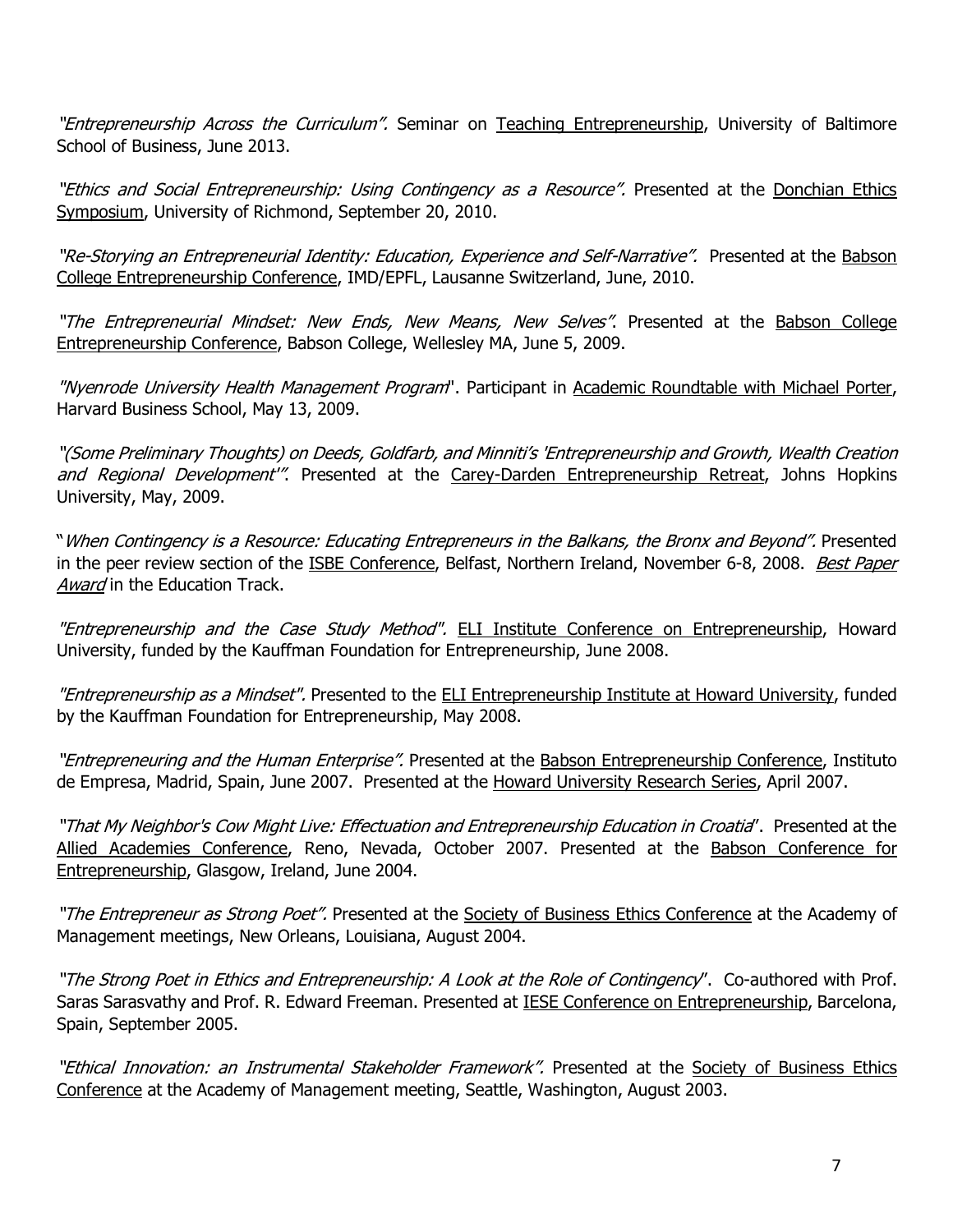"*Making Entrepreneurs and What Entrepreneurs Make".* Presented at the IESE Conference on Entrepreneurship, Barcelona, Spain, September 2005.

# **FELLOWSHIPS AND AWARDS**

Best Paper Award: ISBE Conference Belfast Ireland (November 2008) Shared the award with co-author Saras Sarasvathy for the paper, "When Contingency is a Resource: Educating Entrepreneurs in the Balkans, the Bronx and Beyond."

Faculty Fellowship, The George Washington University Executive Development Program (2007) Member of GWU School of Business EDP Faculty, responsible for entrepreneurship, business ethics and the case study method.

FRieND Program, Howard University (2009-present) Chosen to be member of faculty mentorship program whereby faculty with out standing teaching records mentor other faculty needing assistance with some aspect of pedagogy from classroom style to syllabus development to materials selection.

Harvard Business School Public Service Fellowship (1991-1992) Awarded one-year stipend for HBS graduates pursuing careers in public service.

Harvard Business School Scholarship (1989-1990) Awarded first-year full scholarship for outstanding research contribution to HBS in Entrepreneurship.

Rotary International Scholarship (1989) Awarded full scholarship for Grand Diplome course at La Varenne Ecole de Cuisine in Paris.

# **PROFESSIONAL AFFILIATIONS AND ACTIVITIES**

Member, Teaching Post Forum for Educators, Harvard Business School Publishing

Member, Executive Committee for the Graduate Certificate for Entrepreneurship, Howard University School of **Business** 

Member, Case Competition Faculty Committee, Howard University School of Business

Member, Academy of Management

Member, Society for Business Ethics

Reviewer, Journal of Business Venturing

Reviewer, Entrepreneurship Theory and Practice

Reviewer, Strategic Entrepreneurship Journal

Judge, George Washington School of Business Case Competition, 2007.

Adjunct Faculty Member, Management Center Innsbruck, University of Innsbruck, Austria

Guest Lecturer, School of Business, University of Bern, Switzerland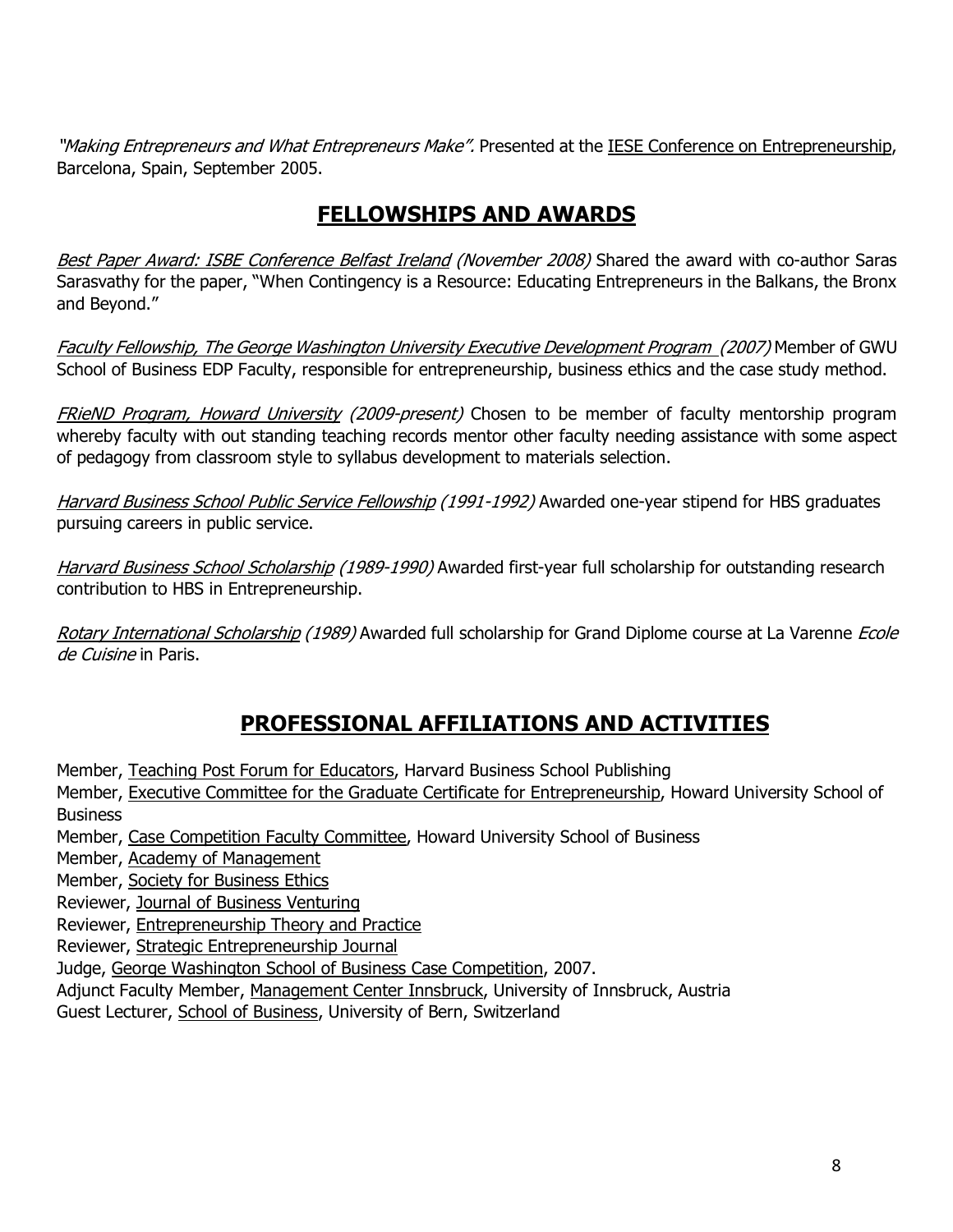# **LANGUAGE SKILLS**

English (native). German (fluent). Spanish (fluent). French (proficient).

# **PRINT MEDIA**

Forbes Magazine, Regular contributor on Diversity, Equity and Inclusion beginning August, 2021. https://www.forbes.com/sites/susanharmeling/?sh=782ea1fd181c

Business Insider, "Rihanna's Unbridled Success is a Testament to Unbridled Inclusivity-and a Case Study for CEO's (September 13, 2021)

Harvard Business School Alumni Bulletin, "Real Talk" Profile on Equitas Advisory Group Founders Susan S. Harmeling and Charles M. Henderson, Profile, April 8, 2021 https://www.alumni.hbs.edu/stories/Pages/story-bulletin.aspx?num=8149

Government Executive, "Viewpoint: How Biden can Foster a More Inclusive America." (February 2, 2021)

Business Insider, "7 months after George Floyd's death, Corporations are still 'Diversity Washing' Instead of Making Actual Changes." (January 9, 2021)

Government Executive, "Don't Cancel Federal Diversity Training, Fix It". (October 15, 2020)

Atlantic Magazine, "The Fight Against Words That Sound Like, but Are Not, Slurs". (September 28, 2020)

Los Angeles Times, "Netflix's class warfare movie 'The Platform' has struck a chord. Two economists explain why." (April 15, 2020)

Bloomberg News, "Starbucks Employees Challenged to Serve Even Those Who Aren't Buying". (January 25, (1st Quarter/Winter) 2019).

Bloomberg News, "McKinsey Is 'Horrified' That Saudi Arabia Report May Have Been Misused". (October (4th Quarter/Autumn) 21, 2018).

Los Angeles Business Journal, "Women-Owned Firms Reach \$18.9B". (June 29, 2018).

Los Angeles Business Journal, "L.A.'s wealthiest Women Include Business Leaders, Investors, Heirs". (May 18, 2018).

New York Times, "Yellow Fever Restaurant at California Whole Foods Sets Off a Debate". (April 30, 2018).

## **RADIO**

Arizona Public Radio, "Insys Facing String Of Lawsuits, Many Ethical Questions" (January 3, 2018) https://theshow.kjzz.org/content/587729/insys-facing-string-lawsuits-many-ethical-questions